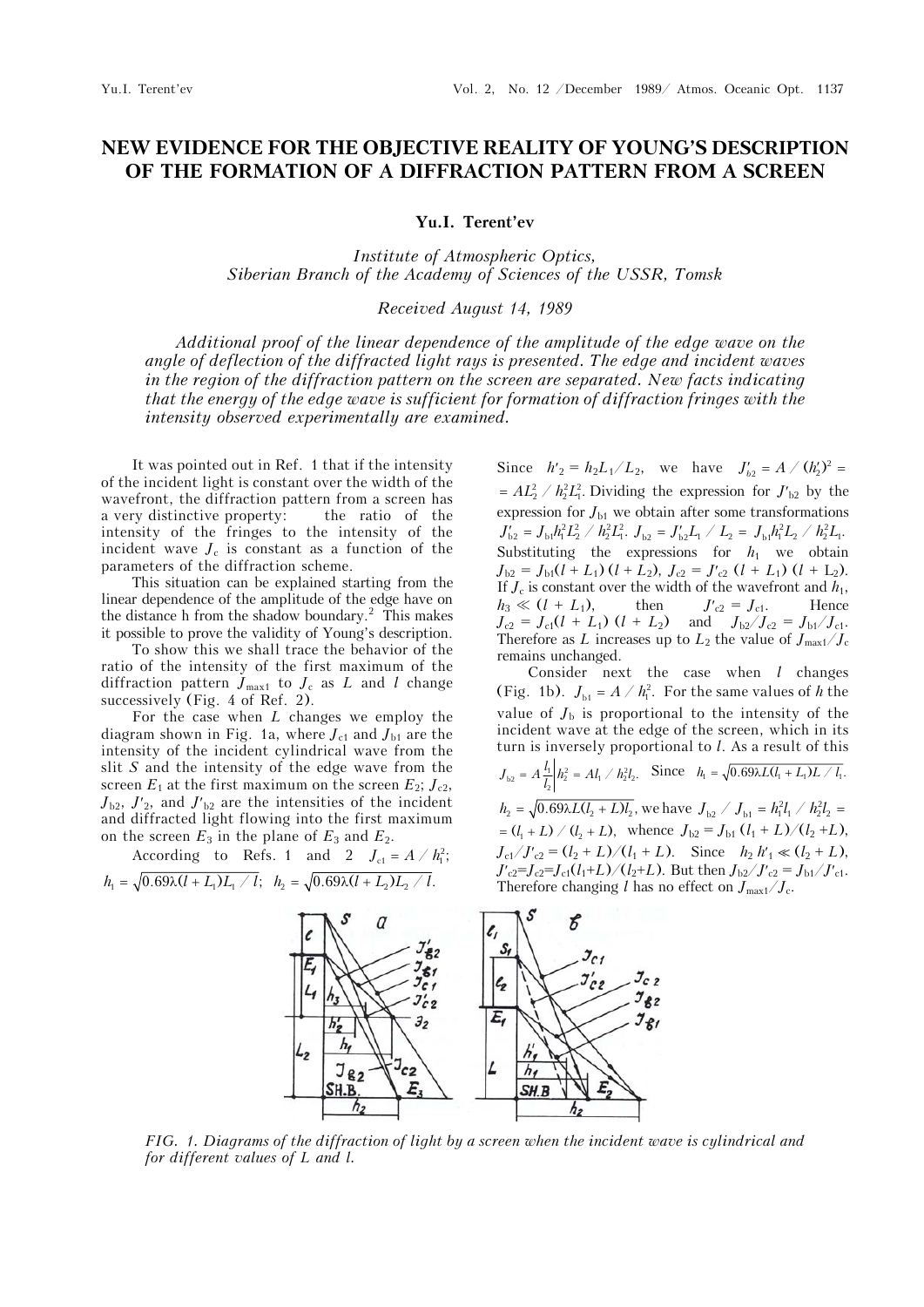Figure 2 shows a diagram for analyzing the consequences of a change in *L* in the case when the incident wave is a plane wave.



*FIG. 2. Diagram of the diffraction of a plane wave of light by a screen for different values of L.* 

Under the given conditions

$$
J_{\mathsf{b1}} = A/h_1^2, h_1 = \sqrt{0.69 \lambda L_1}, h_2 = \sqrt{0.69 \lambda L_2}.
$$

Hence

 $h_2 = h_1 \sqrt{L_1} / \sqrt{L_1}$ ,  $h_2' = h_2 L_1 / L_2 = h_1 \sqrt{L_1} / \sqrt{L_2}$ ,  $J'_{\rm b1} = A / (h'_2)^2 = A L_2 / L_1 h_1^2 = J_{\rm b1} L_2 / L_1$ . Since  $J_{\rm b}$  is proportional to  $1/L$ , we have  $J_{b2} = J'_{b1}L_1/L_2 = J_{b1}$ , i.e.,  $J_{\text{max1}}/J_c$  remains unchanged.

It is easy to see that for any other relation between  $J_{\rm b}$  and *h* it would be impossible for  $J_{\rm max1}/J_{\rm c}$  to remain constant when *l* and *L* change. For this reason the examples presented above are an additional confirmation of the fact that the amplitude of the edge wave is a linear function of *h*.



*FIG. 3. Diagram of the separation of the edge and incident rays when light is diffracted by a screen.*

To eliminate any further doubts about the fact that the diffraction pattern from a screen forms as a result of the interference of the edge and the incident waves we shall study experiments in which the diffracted and incident light can be separated and which show that the energy of the edge wave

corresponds to the changes in the intensity of the diffraction fringes observed in practice. Figure 3 shows a diagram explaining these experiments. Here *S* is a slit of width  $t_1 = 59 \mu m$ ; *E* is a thin screen with a rectilinear edge, lying on the axis of a parallel beam with  $\lambda = 0.53$  µm;  $s_1$  and  $s_2$  are mobile slits of width  $t_2 = 104 \text{ }\mu\text{m}$  and  $t_3 = 200 \text{ }\mu\text{m}$ ;  $f = 50 \text{ mm}$ ;  $R = 49.3$  mm; and,  $L = 99.5$  mm.

When one looks through  $s_1$  as it is moved to the right from the shadow boundary one observes first a diffraction pattern formed as a result of the diffraction of the Incident rays 1 with the central maximum max $<sub>1</sub>$  by it. After some time a new central</sub> maximum max $_1$ , which lies at a gradually increasing angle  $a$  relative to max<sub>1</sub>, appears on the ring of the main pattern. This maximum is seen most clearly when  $s_1$  is located at min<sub>2</sub> from *S*, at distance  $H = h_{\text{min2}} = 2\lambda f/t_1 = 0.892$  mm from the shadow boundary. In this case, because the direct light is attenuated, the secondary maxima of the main pattern become very weak and have virtually no effect on it.

For this position of s the light intensity in the plane of s is distributed in the manner shown in Fig. 4. Measurements showed that  $P/L = H/R$ . Therefore  $\max_i$ ' is formed due to diffraction of the edge rays 2 by *s*1.

Complete separation of  $max_1$  and  $max_1'$  occurs approximately for  $H = PR/L = 2 h_{\text{min1}} R/L =$  $= 2\lambda R/t_2 = 0.5$  µm. As  $s_1$  is moved into the optimal position  $(H = 0.892$  mm) scintillation of the secondary fringes of the right wing of the pattern is observed (max is replaced by min and vice versa). This is easily explained by the interference of the rays forming the secondary fringes with the rays  $max_1$ under conditions when the path difference between them changes.



*FIG. 4. Graph of the distribution of the light intensity in the diffraction pattern from, the slit s*1*. The diffraction pattern is formed by the incident rays and the rays diffracted by the screen which are separated from the incident rays.*

Since the intensity of the diffracted light decreases rapidly as the deflection angle increases the edge rays 2, after being diffracted by *s*1, practically do not reach the region of the left wing of the pattern. For this reason scintillation of the fringes does not occur in it.